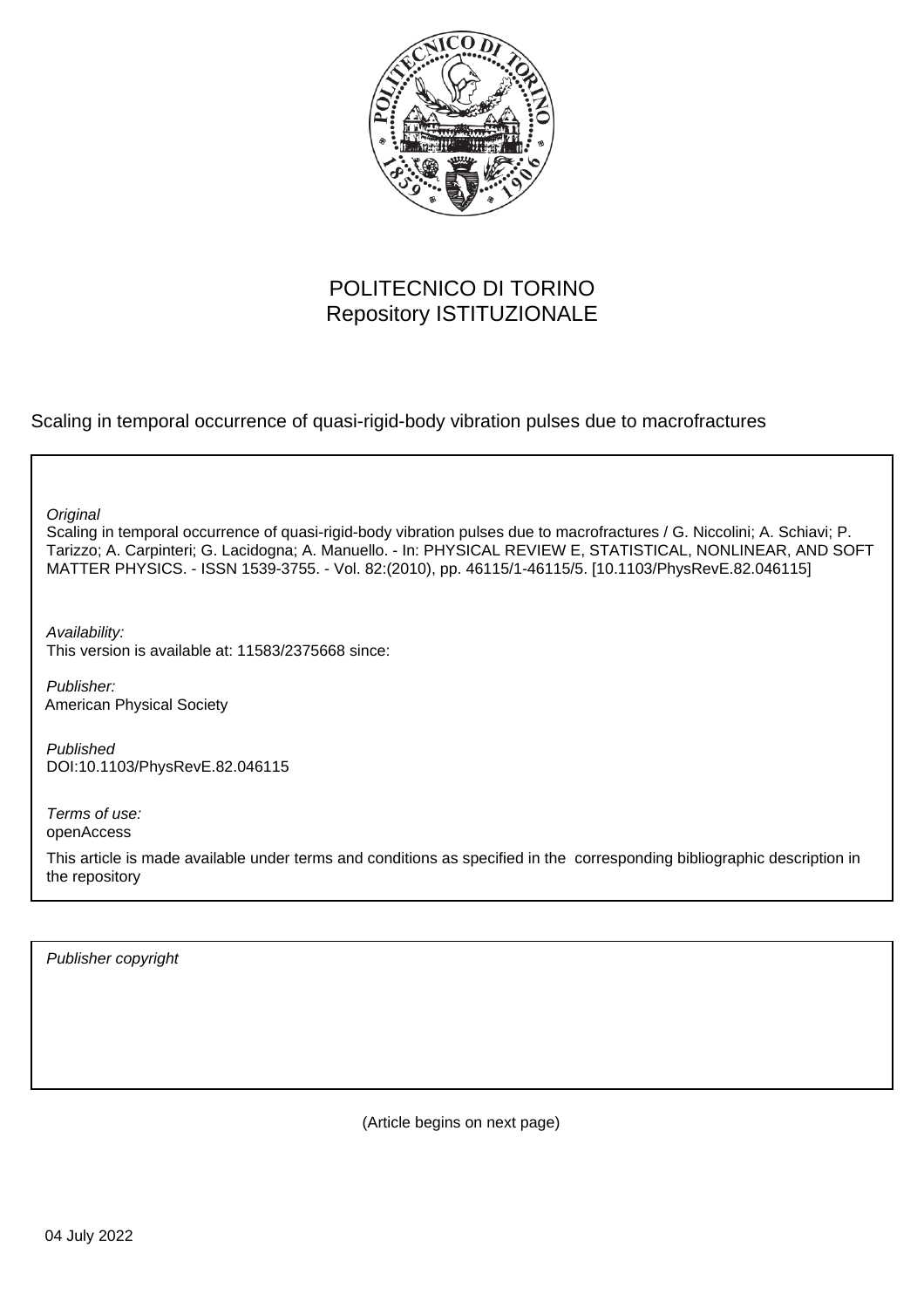## **Scaling in temporal occurrence of quasi-rigid-body vibration pulses due to macrofractures**

G. Niccolini, A. Schiavi, and P. Tarizzo

*Istituto Nazionale di Ricerca Metrologica, Strada delle Cacce 91, 10135 Turin, Italy*

A. Carpinteri, G. Lacidogna, and A. Manuello

*Department of Structural Engineering, Politecnico di Torino, Corso Duca degli Abruzzi 24, 10129 Torino, Italy* Received 12 May 2010; revised manuscript received 24 September 2010; published 22 October 2010-

We subjected the time series of quasi-rigid-body vibration pulses (elastic emissions) from laboratory fracture carried out by a piezoelectric accelerometer on concrete and rock specimens under uniaxial compression to statistical analysis. In both cases, we find that the waiting-time distribution can be described by a scaling law extending over several orders of magnitude. This law is indistinguishable from a universal scaling law recently proposed for the waiting-time distributions of acoustic emissions in heterogeneous materials and earthquakes, suggesting its general validity for fracture processes independent of modes and magnitude scales.

DOI: [10.1103/PhysRevE.82.046115](http://dx.doi.org/10.1103/PhysRevE.82.046115)

PACS number(s):  $89.75 \text{.Da}$ ,  $05.65.+b$ ,  $43.40 \text{.Le}$ ,  $62.20 \text{.mi}$ 

#### **I. INTRODUCTION**

Fracture in stressed-strained heterogeneous materials occurs as the culmination of progressive damage, which is accompanied by the spontaneous release of stored strain energy in the form of transient elastic waves [acoustic emission]  $(AE)$ ] [1–8]. Numerous investigations established that AE phenomenon varies while materials experience evolving damage [9–11]. Examples include two major damage mechanisms in composite materials―matricial cracks and decohesion between fiber and matrix―characterized by different AE amplitude distributions and rates  $[12]$ . Furthermore, AE energy released in different stages of damage process is concentrated in different sections of the frequency range. In particular, the observed frequency drop in the late stages of damage suggests the transition from microcracking regime to large cracks formation, which eventually leads to the material failure. Recently, a distinction between high-frequency and low-frequency AE, the latter called elastic emission  $(ELE)$ , has been proposed  $[11]$ . ELEs are defined as AEs whose half-wavelengths are greater than the maximum size of propagation medium. This is a remarkable issue since an ELE event would imply a rigid vibration of the body, while high-frequency AEs are purely vibration modes of the body, including longitudinal (P), shear (S), and surface (Rayleigh) waves, due to microcrack growth  $[4,9]$ . Actually, ELEs are quasi-rigid-body vibrations resulting from the specimen flexibility and the constraints (specimen-platen contact with friction). The propagation of macrocracks, revealed by large stress drops, is preceded by bursts of radially expanding dilatational pulses generated by crack opening. Here, the temporal evolution of these ELE pulses, which thus play the role of fracture precursors in concrete and rock specimens under compression, is analyzed. In particular, the validity of a universal scaling law found for high-frequency AE and for earthquakes is investigated also for the distribution of waiting times between such pulses.

#### **II. DAMAGE MONITORING BY ACCELEROMETRIC TECHNIQUE**

We investigate the fracture of a cubic concrete specimen  $(d=0.1 \text{ m}, \rho=2200 \text{ kg/m}^3, \text{ and minimum elastic wave ve-}$ locity  $v = 2100$  m/s) and a Green Luserna Granite cylindrical specimen (base diameter  $d=0.05$  m, height  $h=0.1$  m,  $\rho = 2480 \text{ kg/m}^3$ , and  $v = 2450 \text{ m/s}$  subjected to uniaxial compression at constant displacement rates of 0.5  $\mu$ m s<sup>-1</sup> for concrete and 1  $\mu$ m s<sup>-1</sup> for granite, using a servohydraulic press with a maximum capacity of 500 kN. The specimens adhere to the press platens without any coupling material (specimen-platen contact with friction).

We focus on low-frequency quasi-rigid-body vibrations (ELE) using a piezoelectric accelerometer working in the range of  $1-10$  kHz (thus, the corresponding half-wavelengths are longer than the specimens size). The ELE pulses are characterized by the output response of the calibrated accelerometer (charge sensitivity of 9.20 pC/m s<sup>-2</sup>), expressed in mm s<sup>-2</sup>. The data are acquired at a sampling rate of 44.1 kHz for the entire duration of the tests.

In order to filter out environmental background noise, we set the detection threshold at 40 dB (referred to 1  $\mu$ m s<sup>-2</sup>).

> 250 200

 $150\frac{2}{3}$ <br> $100\frac{2}{3}$  $-100\ \frac{5}{9}$ 50  $\overline{0}$ 

FIG. 1. Applied load (continuous line) and accumulated number of ELE events (dotted line) vs time for (a) concrete and (b) granite specimens, where failure is preceded by a significant load drop accompanied by a burst of ELE activity.

0 500 1000 1500 2000 2500 3000 *t*(s)

*N*(*t*)

0 500 1000 1500 *t*(s)

600

400

*N*(*t*)

 $(a)$  (b)

100  $\Omega$ 

200

 $\theta$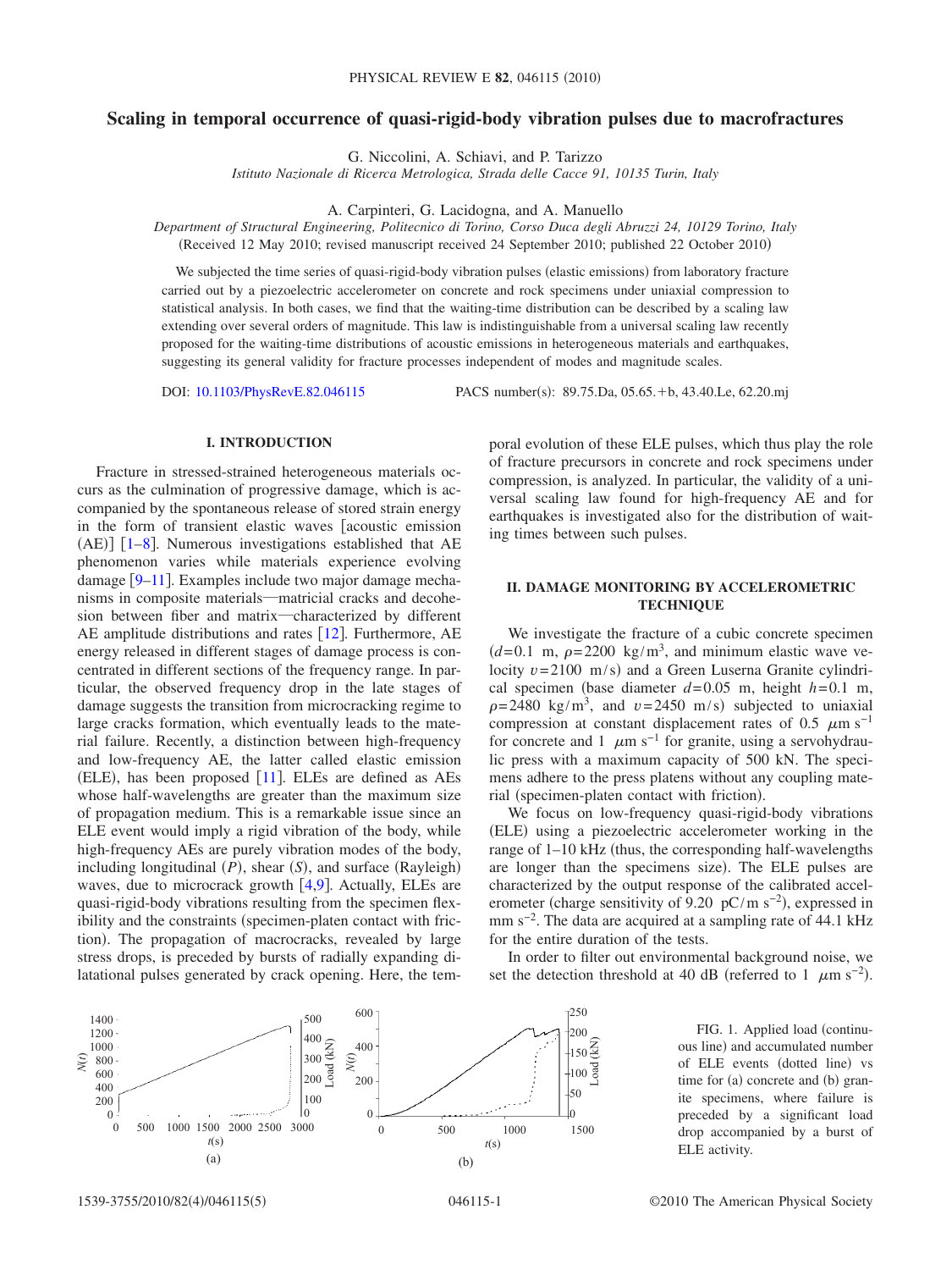

In this way, we verify that no spurious signals are detected before the beginning of the test. Furthermore, we proceed to the identification and quantification of the mechanical noise of the press during the test.

The applied load on the concrete specimen and the accumulated number of detected ELE events as functions of time are reported in Fig.  $1(a)$ . The linearity of the load vs time―or displacement, being the test at constant displacement rate―curve characterizes a brittle behavior, where the specimen fails abruptly without any apparent accumulation of damage  $[13]$ . As a matter of fact, the failure is preceded by a sudden increase in the ELE activity, which is a signature of developing damage process.

The granite specimen is instead characterized by a nonlinear segment of the load vs displacement curve quasibrittle behavior  $[13]$ ), which is characterized by different load drops prior to the specimen failure [Fig.  $1(b)$ ]. Bursts of ELE activity precede the main load drops, suggesting propagation of large cracks before the specimen failure. In both cases, therefore, strong ELE activity announces serious structural damage, and it plays the role of fracture precursor.

The time series of ELE signals from concrete and rock specimens (Fig. 2) are subjected to time-frequency analysis, as shown in the two examples of Fig. 3; Fig.  $3(a)$  presents a 60 s time window, during fracture experiment on concrete, characterized by signals with energy content concentrated in the frequency range from 3 to 6 kHz, while the 60 s time window in Fig.  $3(b)$  contains signals emerging from the granite specimen with energy content spread over the range from 1 to 7 kHz.

The energy content of each ELE pulse is estimated by means of the spectral analysis of the local vibration velocity level, measured by the calibrated accelerometer attached at the specimen surface. Thus, the energy of ELE pulses ranges



### **III. SCALING LAW FOR ELE WAITING-TIME DISTRIBUTIONS**

The space-time organization of AE and earthquake source process is ruled by different scaling laws; among them, the most important are the Gutenberg-Richter (GR) law for the magnitude distribution  $\lceil 14 \rceil$  and the Omori law for the rate of aftershocks as a function of time from the main shock  $[15–21]$ . In particular, the GR law can be expressed in terms of the mean event rate,  $R_{Mth} = N(M_{th})/T = 10^a \times 10^{-bM_{th}}/T$ , where  $N(M_{th})$  is the number of events with magnitude  $M \geq M_{th}$  occurring in a certain region during a sufficiently long period *T*.

Bak *et al.* introduced a different way to study earthquake waiting times [22]. Starting from this pioneer work, Corral [23] established that the distributions of waiting times between earthquakes follow a universal scaling law in different regions of the world and earthquake catalogs if rescaled by the mean rate  $R_{Mth}$ . The scaling law introduced by Corral for earthquake sequences  $[23,24]$ , and later confirmed by the experiments on fracture phenomena  $[25-27]$ , is a very important universal law of crackling phenomena, which has been recently recovered by theoretical investigations of creep rupture phenomena based on fiber bundle models  $[28,29]$ . The universal form of the scaling law is preserved also in the case of largely varying event rates―as, for example, during the presented experiments with periods dominated by pronounced ELE sequences prior to large stress drops (Fig. 3)—if instantaneous rates  $r(t)$  are used instead of mean rates  $R$  [23,25].



FIG. 3. (Color online) Spectral analysis of ELE activity in (a)  $concrete$  and  $(b)$  granite specimens.

FIG. 2. Applied load and time series of ELE amplitudes in (a) concrete and (b) granite specimens. Increasing ELE activity in rate and amplitude precedes the final collapse and the intermediate load drops (granite).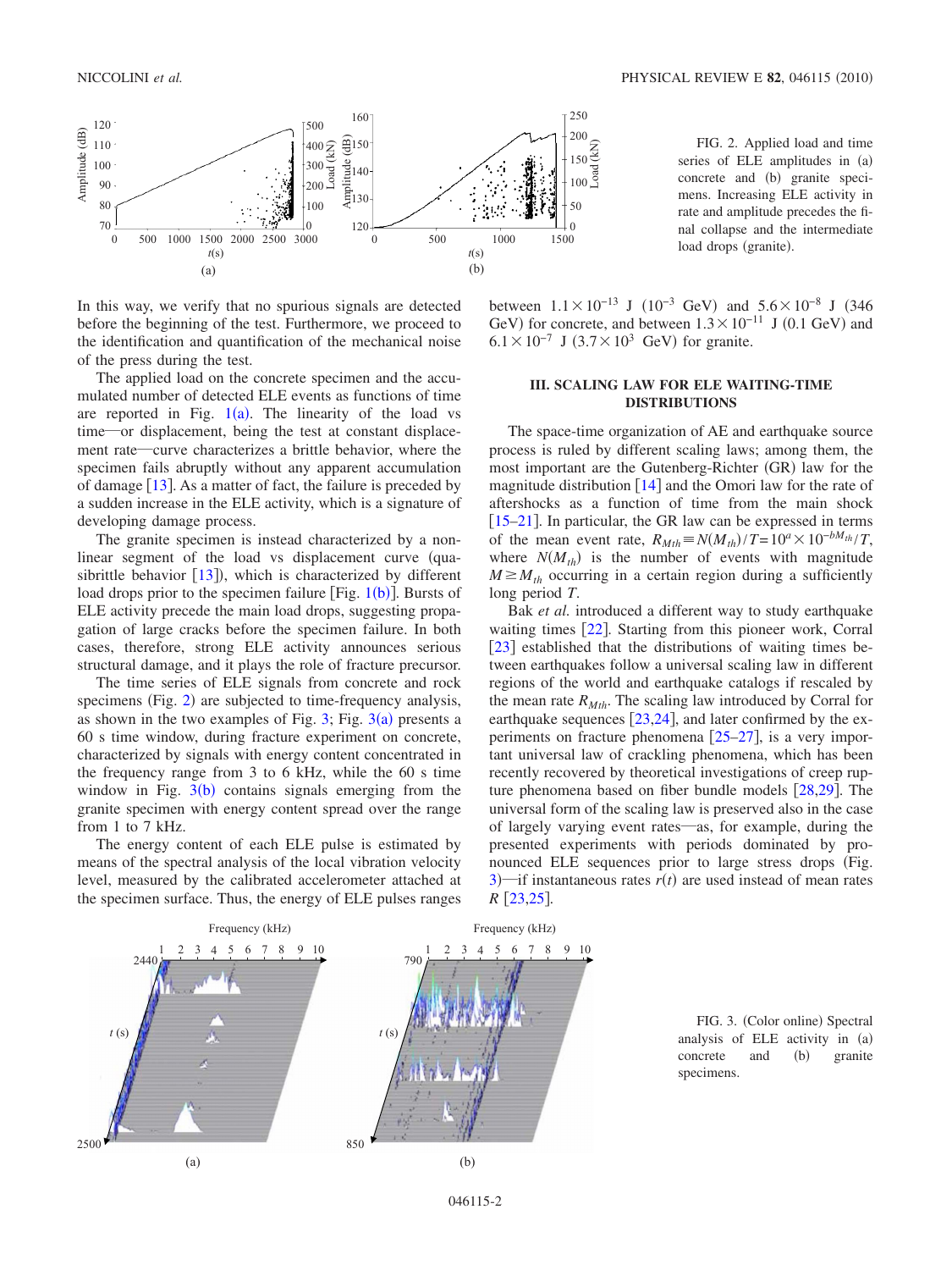

We extend this approach to concrete and granite ELE time series, focusing on two quantities to characterize each ELE event: time of occurrence, defined here by the time of the peak amplitude *amax*, and magnitude, expressed in dB through the relation  $M = 20 \log(a_{max}/1 \mu m s^{-2})$ .

We choose a minimum magnitude  $M_{th}$  for a given time series of ELE events (Fig. 3), in such a way that only the  $N(M_{th})$  events with magnitude  $M \geq M_{th}$  are taken into account. All the events with  $M \geq M_{th}$  define a point process in time where events occur at  $t_i$  with  $1 \le i \le N(M_{th})$ , and therefore the waiting times can be obtained as  $\tau_i \equiv t_i - t_{i-1}$ . For each threshold  $M_{th}$ , the probability density function (PDF) of waiting times  $\tau$  is denoted by  $p_{Mth}(\tau)$ .

Therefore, the PDFs of rescaled waiting times  $\theta_i$  $\equiv r(t_i)_{Mth}\tau_i$  from concrete and granite time series are obtained for several  $M_{th}$  values, where the instantaneous rate  $r(t)$ <sub>*Mth*</sub> for events with  $M \geq M$ <sub>*th*</sub> is defined by the direct and the inverse Omori laws introduced in seismicity  $[15,16]$ , which characterize also foreshock and aftershock AE sequences with respect to the specimen failure  $[17–20]$ . The inverse Omori law is applied here to describe the power-law increase in the ELE rate (foreshocks sequence) prior to the highest rate (main shock, which coincides with a critical load drop), increasing on average as a power law. More precisely, *r*(*t*)<sub>*Mth</sub>*=*r*<sub>0,*Mth*</sub>/[1+*(t<sub>c</sub>*-*t*)/*c'*]<sup>*p*'</sup>, where *t<sub>c</sub>*-*t* is the time to the</sub> main shock occurring at  $t_c$ , and  $r_{0,Mth}$  is the highest rate for  $M \geq M_{th}$  (strength of the main shock). The parameters *c'* and *p*' are magnitude dependent as well; for example, the Omori law increase in concrete  $(M_{th} = 70 \text{ dB})$  and in granite  $(M_{th}$  $= 120 \text{ dB}$ , respectively, yields  $p' = 1$ ,  $c' = 1.2$  and  $p' = 0.4$ ,  $c' = 0.2$  (Figs. 4 and 5). Similarly, the power-law decay in the ELE rate after the main shock in granite specimen is described by the direct Omori law  $[1+(t-t_c)/c]^{-p}$ , with *p*  $= 0.5$  and  $c = 0.6$ .



FIG. 4. (Color online) Instantaneous rate  $r(t)_{Mth}$  for (a) concrete,  $M_{th}$ =70 dB, and (b) granite,  $M_{th}$ = 120 dB, around the main shock (the highest peak in the ELE activity) fitted with the inverse and the direct Omori laws.

The observed deviations from the fitting Omori law, especially in the case of the aftershock sequence in granite, are probably due to the fact that laboratory tests typically produce more foreshock than aftershock events, contrary to the case observed in seismicity data  $[21]$ . Another potential reason is that the two Omori laws refer to standard AE measurements and not specifically to ELE events, which thus could behave differently. Related issues are the difficulty in resolving separate events (overlapping) and the missing lowamplitude events hidden in sequences of higher-amplitude events. This fact accounts for the deficit of short waiting times already observed in the earthquake distributions  $[22]$ , which is a potential problem also for the ELE analysis on laboratory specimens.

Both sets of rescaled distributions exhibit data collapse (shown in Fig.  $6$ ), which illustrates the fulfillment of a scaling law:

$$
p_{Mth}(\tau) = r(t)_{Mth} f[r(t)]_{Mth} \tau]. \tag{1}
$$

Thus, for a given threshold  $M_{th}$ ,  $p_{Mth}(\tau)$  is determined by its rate  $r(t)$ <sub>*Mth*</sub> and the scaling function *f*, which can be well approximated by a gamma function:

$$
f(\theta) \propto \theta^{-(1-\gamma)} \exp(-\theta/x), \qquad (2)
$$

where  $\theta \equiv r(t)_{Mth} \tau$  is the rescaled waiting time.

As the scaling function *f* is introduced in such a way that the mean of  $\theta$  is  $\langle \theta \rangle = 1$ , the parameters are not independent; for normalization constant = 1,  $\langle \theta \rangle = \gamma x$  and therefore  $\gamma = 1/x$ . Thus, essentially, there is only one parameter to fit.

FIG. 5. (Color online) Instantaneous rate  $r(t)_{Mth}$  for (a) concrete,  $M_{th}$ = 70 dB, and (b) granite,  $M_{th}$ = 120 dB, in a log-log scale.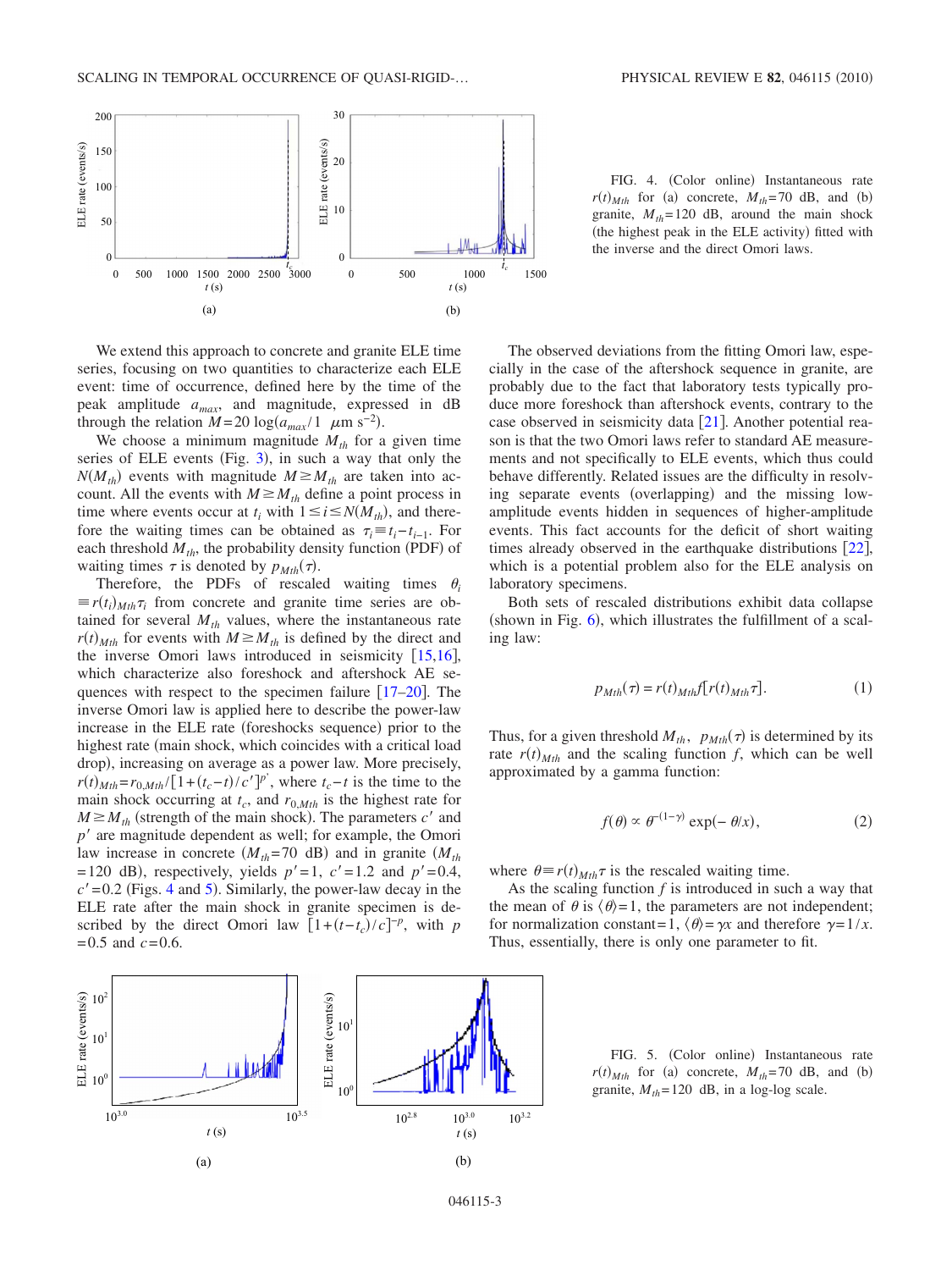

The fit yields  $\gamma = 0.73 \pm 0.07$  and  $x = 1.56 \pm 0.76$  for concrete, and  $\gamma = 0.79 \pm 0.09$  and  $x = 1.36 \pm 0.64$  for granite. Therefore, we observe a slow power-law decay with exponent 1 – γ=0.2–0.3 up to  $θ \approx 1$ , followed by a faster exponential decay for larger values of the argument. Both scaling collapses are statistically indistinguishable and in remarkable agreement with recent findings for earthquakes  $\left[23,24\right]$  and high-frequency AE in rock  $\lceil 25 \rceil$  and concrete  $\lceil 26, 27 \rceil$ specimens ( $\gamma \approx 0.7$  and  $x \approx 1.5$ ). This indicates that the universal scaling function describing the waiting-time distribution is still valid for these quasirigid vibration modes. In the present case study, the range of validity of the scaling law extends over six orders of magnitude, from the largest fractures of estimated ELE released energy of  $\sim 10^{-7}$  J down to the smallest ones with energy smaller than  $10^{-13}$  J.

FIG. 6. (Color online) Probability density functions of the rescaled waiting times  $\theta = r(t)\tau$ for ELE events in (a) concrete and (b) granite. The solid line is the fitting function defined in Eq.  $(2)$ .

#### **IV. CONCLUSIONS**

Statistical analysis of the temporal features of noise accompanying fracture of heterogeneous materials is carried out by means of the acoustic-emission technique on concrete and rock specimens under uniaxial compression. The use of a piezoelectric accelerometer working the frequency range  $(1-10$  kHz) leads to the detection of low-frequency quasirigid body vibration pulses. The waiting-time distribution of these particular modes, also called ELEs, is described by a scaling law which is compatible with the one recently established for high-frequency acoustic emissions and earthquakes. The energy of these pulses, emitted from large cracks preceding the specimen failure, is found to extend over six orders of magnitude, from  $\sim 10^{-7}$  J down to  $\sim$ 10<sup>-13</sup> J, while the scale of waiting times extends from  $\sim$ 10<sup>-2</sup> to 10<sup>2</sup> s.

- [1] C. H. Scholz, [J. Geophys. Res.](http://dx.doi.org/10.1029/JB073i004p01417) **73**, 1417 (1968).
- [2] D. A. Lockner, J. D. Byerlee, V. Kuksenko, A. Ponomarev, and A. Sidorin, Nature ([London](http://dx.doi.org/10.1038/350039a0)) 350, 39 (1991).
- 3 D. Lockner, [Int. J. Rock Mech. Min. Sci. Geomech. Abstr.](http://dx.doi.org/10.1016/0148-9062(93)90041-B) **30**, 883 ([1993](http://dx.doi.org/10.1016/0148-9062(93)90041-B)).
- [4] M. Ohtsu, [Mag. Concrete Res.](http://dx.doi.org/10.1680/macr.1996.48.177.321) 48, 321 (1996).
- [5] A. Guarino, A. Garcimartin, and S. Ciliberto, [Eur. Phys. J. B](http://dx.doi.org/10.1007/s100510050521) **6**, 13 ([1998](http://dx.doi.org/10.1007/s100510050521)).
- [6] A. Carpinteri, G. Lacidogna, G. Niccolini, and S. Puzzi, [Mec](http://dx.doi.org/10.1007/s11012-007-9101-7)[canica](http://dx.doi.org/10.1007/s11012-007-9101-7) 43, 349 (2008).
- 7 H. R. Hardy, in *Acoustic Emissions in Geotechnical Engineering Practice*, edited by V. P. Drnevich and R. E. Gray, STP No. 750 American Society for Testing Materials, Baltimore, 1981), pp. 4-92.
- 8 K. Mogi, Bull. Earthquake Res. Inst., Univ. Tokyo **40**, 831  $(1962).$
- [9] H. L. Dunegan, J. Acoust. Emiss. **15**, 1 (1998).
- [10] G. I. Kukalov and G. E. Yakovitskaya, Mining Institute, Siberian Branch, Russian Academy of Sciences, Novosibirsk **2**, 111 (1993).
- [11] A. Schiavi, G. Niccolini, P. Tarizzo, G. Lacidogna, and A.

Carpinteri, Strain, doi: [10.1111/j.1475-1305.2010.00745.x](http://dx.doi.org/10.1111/j.1475-1305.2010.00745.x)  $(2010).$ 

- 12 M. Bruneau and C. Potel, *Materials and Acoustic Handbook* (ISTE, London/Wiley, Hoboken, NJ, 2009), Chap. 24.
- 13 D. Krajcinovic, *Damage Mechanics* Elsevier, Amsterdam, 1996).
- [14] C. F. Richter, *Elementary Seismology* (Freeman, San Francisco, 1958).
- [15] F. Omori, J. Coll. Sci., Imp. Univ. Tokyo 7, 111 (1894).
- 16 T. Utsu, Y. Ogata, and S. Matsu'ura, J. Phys. Earth **43**, 1  $(1995).$
- [17] C. H. Scholz, Bull. Seismol. Soc. Am. 58, 1117 (1968).
- 18 A. Helmstetter and D. Sornette, [Phys. Rev. E](http://dx.doi.org/10.1103/PhysRevE.66.061104) **66**, 061104  $(2002).$  $(2002).$  $(2002).$
- [19] T. Hirata, [J. Geophys. Res.](http://dx.doi.org/10.1029/JB092iB07p06215) 92, 6215 (1987).
- [20] O. Ojala, I. G. Main, and E. B. T. Ngwenya, [Geophys. Res.](http://dx.doi.org/10.1029/2004GL020781) Lett. 31[, L24617](http://dx.doi.org/10.1029/2004GL020781) (2004).
- [21] I. G. Main, [Geophys. J. Int.](http://dx.doi.org/10.1046/j.1365-246x.2000.00136.x) 142, 151 (2000).
- [22] P. Bak, K. Christensen, L. Danon, and T. Scanlon, *[Phys. Rev.](http://dx.doi.org/10.1103/PhysRevLett.88.178501)* Lett. 88[, 178501](http://dx.doi.org/10.1103/PhysRevLett.88.178501) (2002).
- 23 A. Corral, in *Modelling Critical and Catastrophic Phenomena*